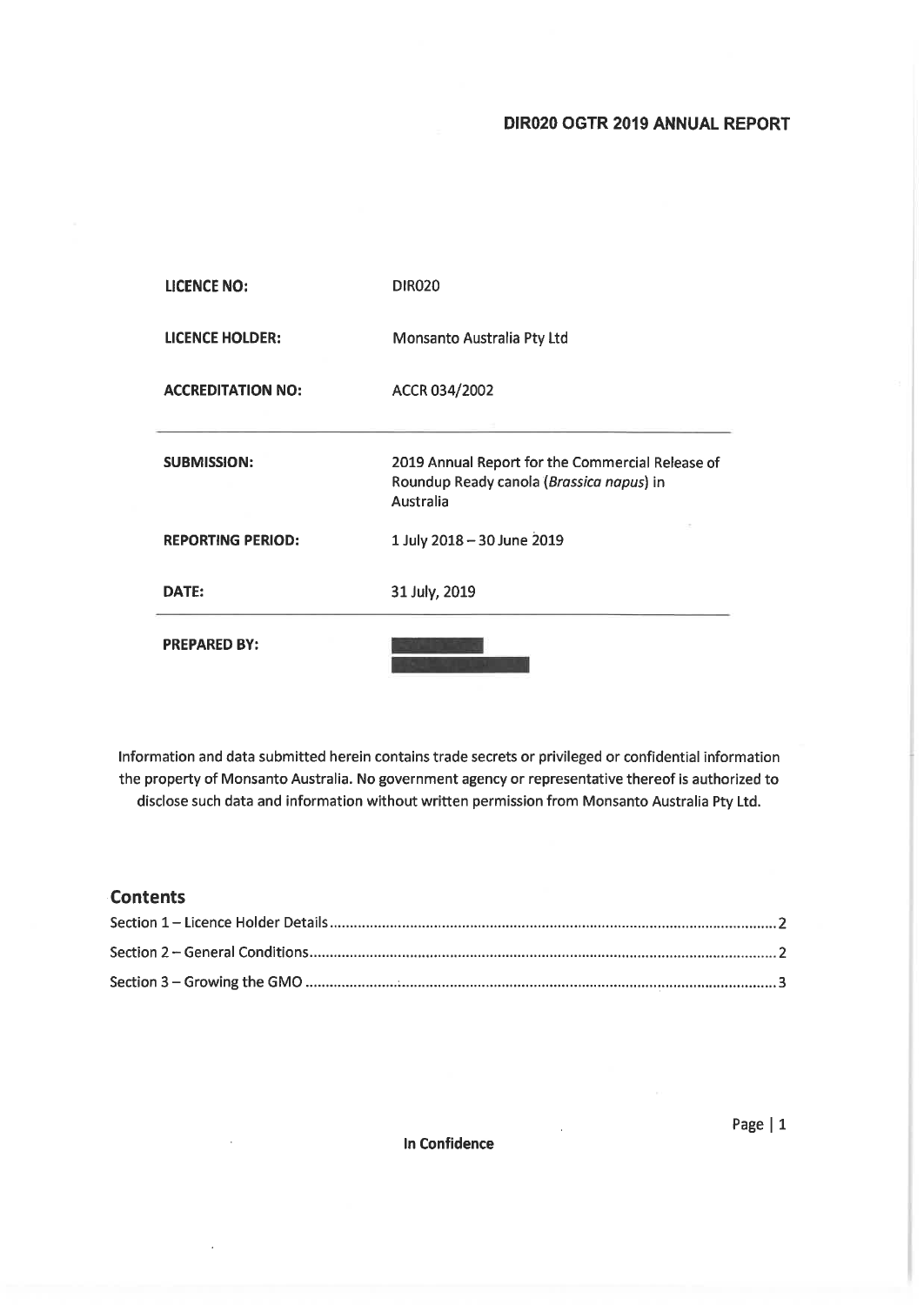### DIR020 OGTR 2019 ANNUAL REPORT

#### **Name** Monsanto Australia Proprietary Limited **Address** Level 1, 8 Redfern Rd Hawthorn East VIC 3123 **Telephone** (03)9248 6888 **Facsimile** (03)9248 6800 **Contact email**

### Section 1 - Licence Holder Details

**Accreditation Number** 

ACR 034/2002

#### **Scope of the Report**

This report addresses the annual reporting conditions of the DIR020 commercial licence for the general release of Roundup Ready canola in Australia, issued to Monsanto Australia Proprietary Limited by the Office of the Gene Technology Regulator (OGTR).

This report details compliance with the general and specific conditions of sections 1 and 3 of the DIR020 licence as issued to Monsanto on the 19 December 2003 and as varied on the 15 April 2009, 28 September 2010 and 20 June, 2013.

This report covers the period between the 1 July 2018 and 30 June 2019, including the 2019 canola growing season.

### **Section 2 - General Conditions**

#### **Duration of the Licence**

DIR020 has not been cancelled, suspended or surrendered.

#### **Holder of the Licence**

Monsanto Australia Proprietary Limited (Monsanto) is the holder of the licence.

**Project Supervisor** 

 $\blacksquare$  is the project supervisor.

#### No dealings with GMOs except as authorized by this licence

Persons covered by the licence did not deal with GMOs except as expressly permitted by this licence.

#### Persons covered by this licence

All persons covered by this licence are all persons in Australia

#### Informing people of their obligations

Monsanto Australia Proprietary Limited informed all canola growers covered by the DIR020 licence of the obligations imposed on them as a result of the conditions of this licence. This was primarily achieved through the Monsanto accreditation program and information course, which includes information on regulatory obligations as well as crop management practices. This is also achieved through legal agreements with each trading entity who plants Roundup Ready canola. The Monsanto accreditation program requires all persons involved in the management responsibility for Roundup Ready canola crops to undergo training.

In Confidence

Page  $|2$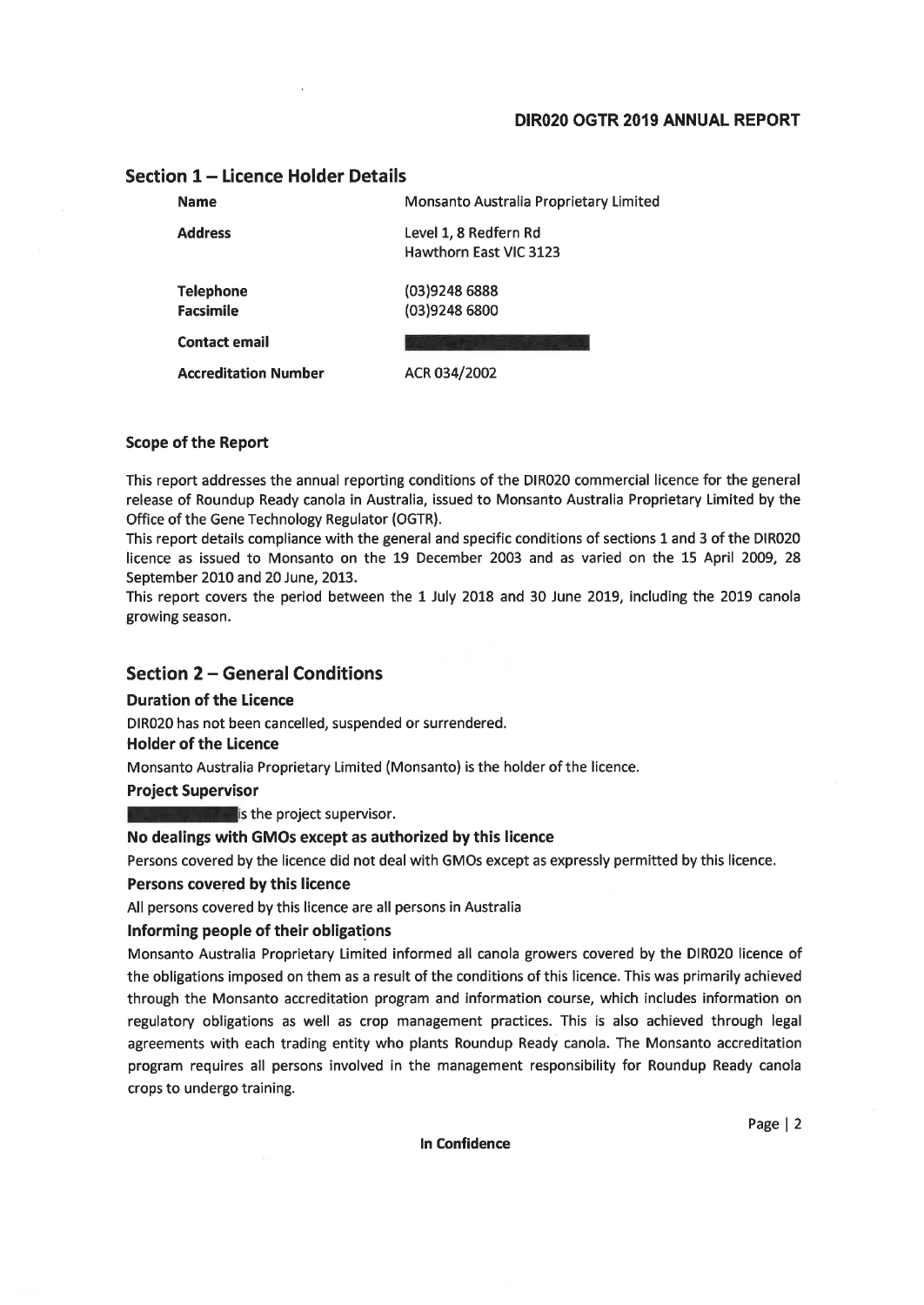### **DIR020 OGTR 2019 ANNUAL REPORT**

### Licence holder to notify of circumstances that might affect suitability

During the reporting period, Monsanto Australia did not receive a relevant conviction occurring after the commencement of this licence; nor was there any revocation or suspension of a licence or permit held by Monsanto Australia Ltd under a law of the Australian Government, a state or a foreign country, being law relating to the health and safety of people or the environment; or any event or circumstance occurring after the commencement of the licence that would affect the capacity of Monsanto to meet the conditions of the DIR020 licence.

Monsanto acknowledges that it must provide information related to their ongoing suitability to hold a licence when requested to do so in writing by the regulator and must provide the information within a time frame stipulated by the regulator.

### People dealing with the GMO must allow auditing and monitoring of the dealing

Monsanto acknowledges that if a person is authorized by this licence to deal with GMOs and a particular condition of this licence applies to the dealing by that person, the person must allow the Regulator to enter premises where the dealing is being undertaken for the purposes of auditing or monitoring the dealing.

### Remaining an accredited organization

At all times, Monsanto Australia Proprietary Limited remained an accredited organization and complied with the conditions of the accreditation as set out in the OGTR guidelines for accreditation of organizations.

#### Additional Information given to the Regulator

During the reporting period, Monsanto did not become aware of additional information as to any risks to the health and safety of people, or to the environment, associated with the dealings authorized by the licence; or of any unintended effects of the dealings authorized by the licence.

## Section 3 - Growing the GMO

### 3.1 GMOs covered by this Licence

The only dealings with GMOs under this licence were those with the GMO described in attachment B of the DIR020 licence

### **3.2 Permitted Dealings**

During the period of this report, only dealings with the GMO authorized were permitted

3.3 Commercial Volumes of Roundup Ready canola grown in each State and Territory in the 2019 growing season

| <b>STATE</b>               | <b>Planting Declaration (Seed kg)</b> |  |
|----------------------------|---------------------------------------|--|
| <b>Victoria</b><br>129,546 |                                       |  |
| <b>New South Wales</b>     | 100,720                               |  |
| <b>Western Australia</b>   | 828,945                               |  |
| Queensland                 |                                       |  |
| <b>Total kg</b>            | 1,059,211                             |  |

3.3.1 Commercial volumes Roundup Ready canola planted in 2019 - Summary

**In Confidence** 

Page  $|3$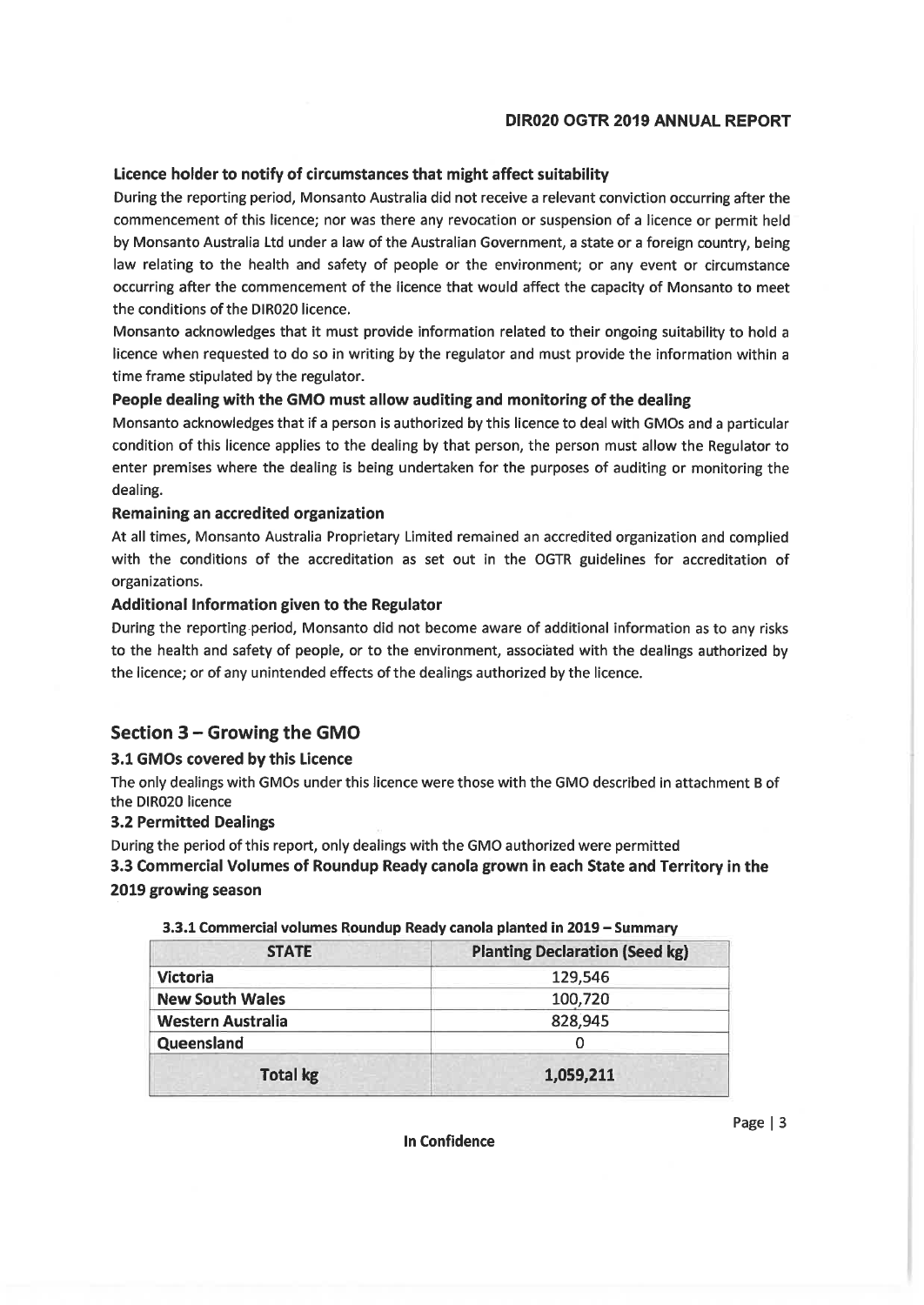3.4 Non-commercial Volumes of Roundup Ready canola grown in each State and Territory in the 2019 growing season

| Seed kg |  |
|---------|--|
| 735     |  |
| 1,114   |  |
| 2,138   |  |
|         |  |
| 3,988   |  |
|         |  |

3.4.1 Non-Commercial volumes Roundup Ready canola planted in 2019 - Summary

### **3.5 Annual Surveys**

No other information on the progress of the release of the GMO, including annual surveys, was required to be submitted during this annual reporting period under specific condition 6(d) of DIR020.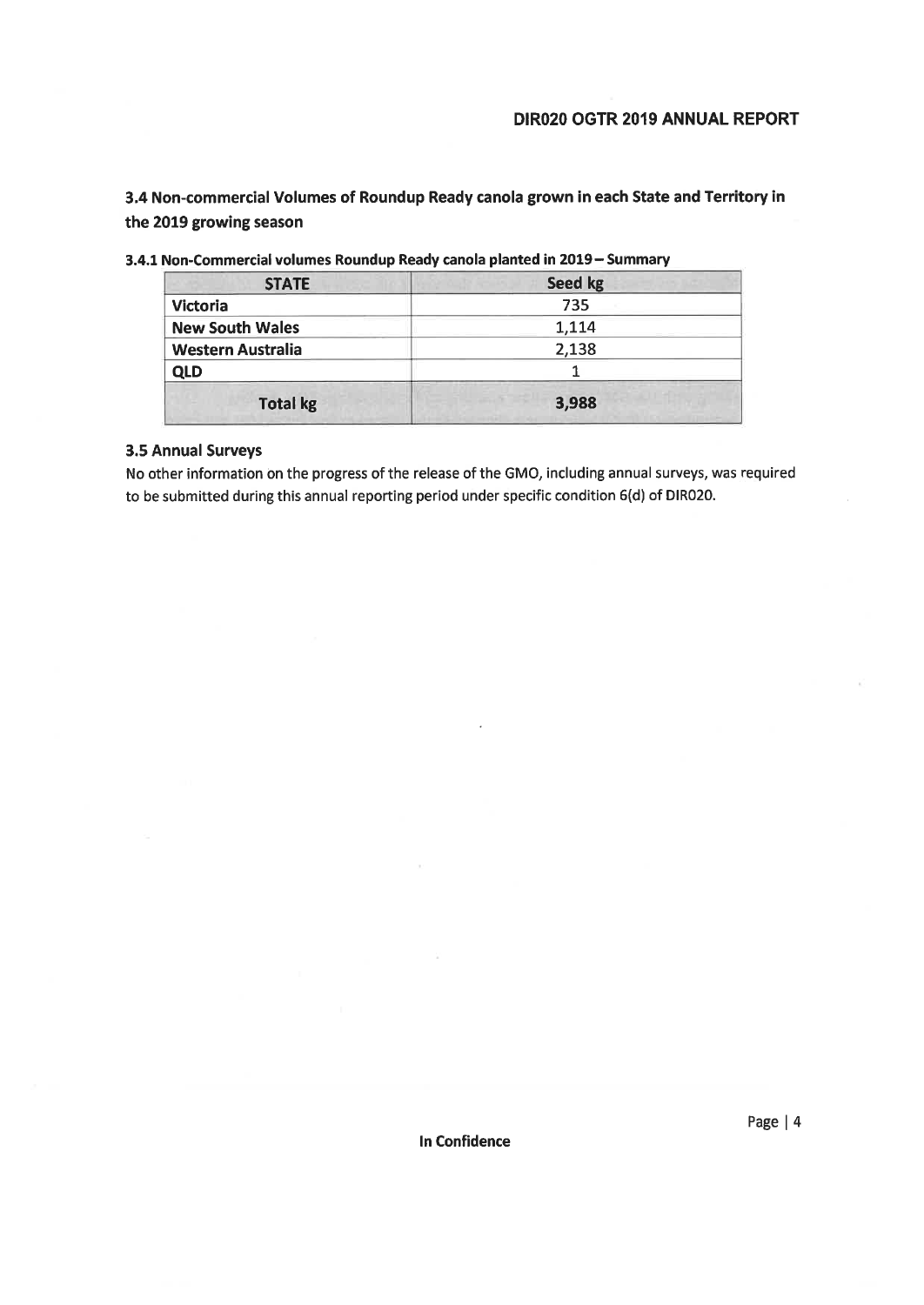

BASF Agricultural Solutions Australia Pty Ltd. PO Box 4705 Melbourne Victoria 3001

Office of the Gene Technology Regulator **MDP 54 GPO Box 9848** CANBERRA ACT 2601

| Wednesday, 13 March 2019 |  |
|--------------------------|--|
|                          |  |

Phone:

Page 1 of 1

Sent to Appaji.Srungaram@health.gov.au via email

Attention: **Application Entry Point** 

Dear Sir/Madam,

# Annual Report for DIR108 for the year 2 December 2017 to 1 December 2018

I refer to the requirements of the above licence (viz. Condition No. 20), to provide the OGTR with an annual report each year within 90 days of the anniversary of issue of the licence. We were contacted by OGTR to indicate that this report had not yet been lodged. I submit to you this report which has been derived from data from our internal record keeping system for events approved under DIR108.

From the period of 2 December 2017 to 1 December 2018, there were no plantings of Brassica napus containing any of the approved events under DIR108 in Australia.

No adverse effects were observed or reported as a result of dealings with B. napus events under licence DIR108 during the reporting period as no plantings were made under this licence for the stated period.

Yours sincerely,

| Phone:<br>Postal Address: | Mobile: | E-Mail: |
|---------------------------|---------|---------|

BASF Agricultural Solutions Australia Pty Ltd. ABN 77 621 403 745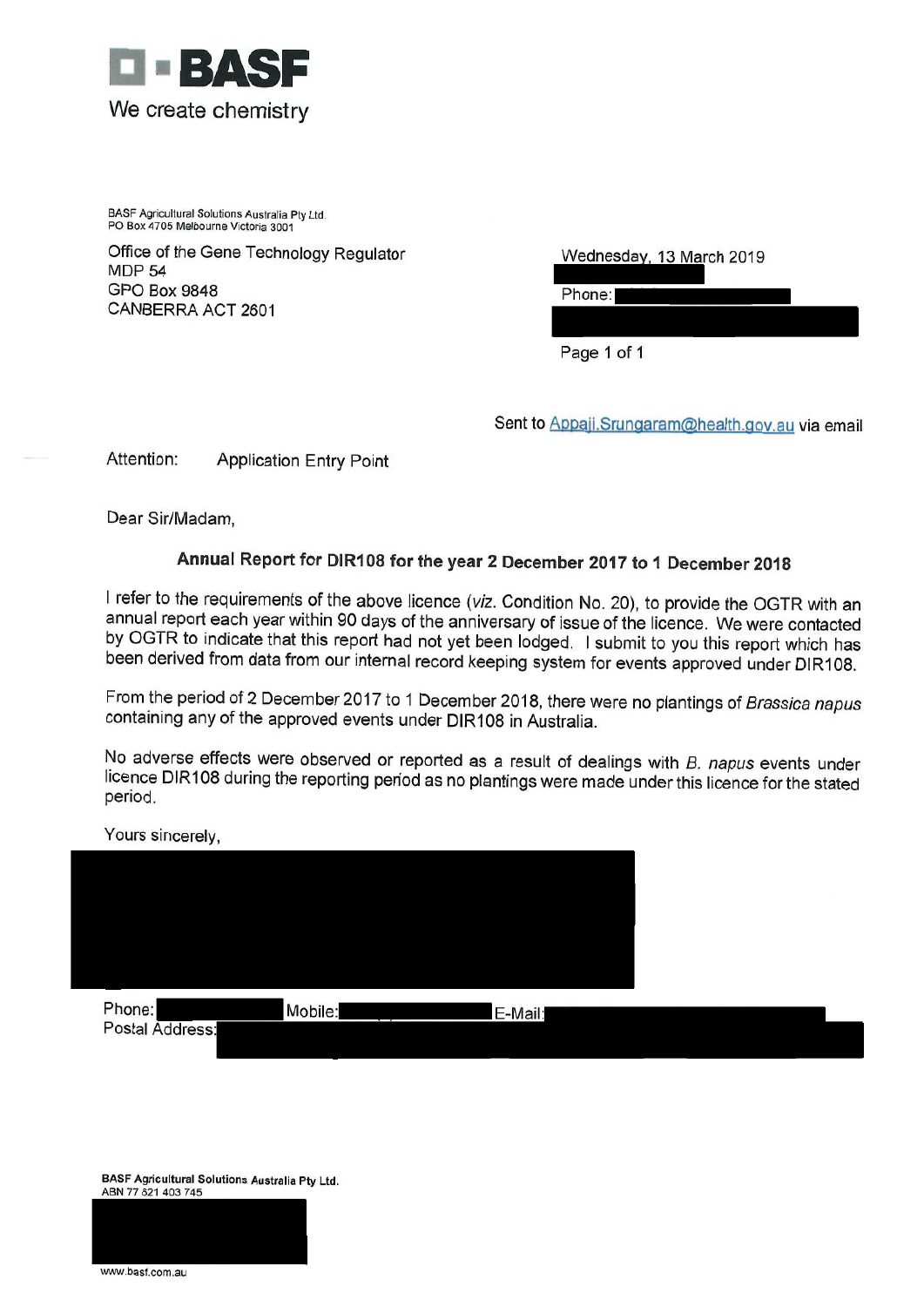

BASF Australia Lid

Office of the Gene Technology Regulator **MDP 54** GPO Box9848 CANBERRA ACT 2601

|        | Tuesday, 22 October 2019 |
|--------|--------------------------|
| Phone: |                          |
|        |                          |

Page 1 of 1

Sent to brian.weir@health.gov.au via email

Attention: Application Entry Point

Dear Sir/Madam,

## **Annual Report for DIR021/2002 for the year 25 July 2018 to 24 July 2019**

I refer to the requirements of the above licence *(viz.* Condition No. 20), to provide the OGTR with an annual report by 90 days after the anniversary of issue of the licence, each year for the previous financial year.

Please note that from the period of 25 July 2018 to 24 July 2019, this licence was held by three (3) separated licence holders:

- 1. Bayer CropScience Pty. Ltd. from 25 July to 2 October 2018
- 2. BASF Agricultural Solutions Australia Pty Ltd from 2 October 2018 to 18 April 2019
- 3. BASF Australia Ltd from 18 April 2019 to the end of the reporting period

This letter provides a consolidated report on activities under licence DIR021/2002 for annual reporting purposes over the period 25 July 2018 to 24 July 2019.

The following plantings were made of *Brassica napus* containing any of the approved events under DIR021/2002 in Australia during the stated period:

A little less than forty-five (44.45) hectares in Victoria A little less than sixty-six (65.2) hectares in South Australia Ten (10) hectares in New South Wales Twelve (12) hectares in Western Australia

No adverse impacts, unintended effects, or new information relating to risks to human health and safety or the environment caused by the GMOs or material from the GMOs is available to report as a result of dealings with *B. napus* events under licence DIR021/2002.

**BASF Australia Ltd. ABN 62 008 437 887**  www.basf.com.au